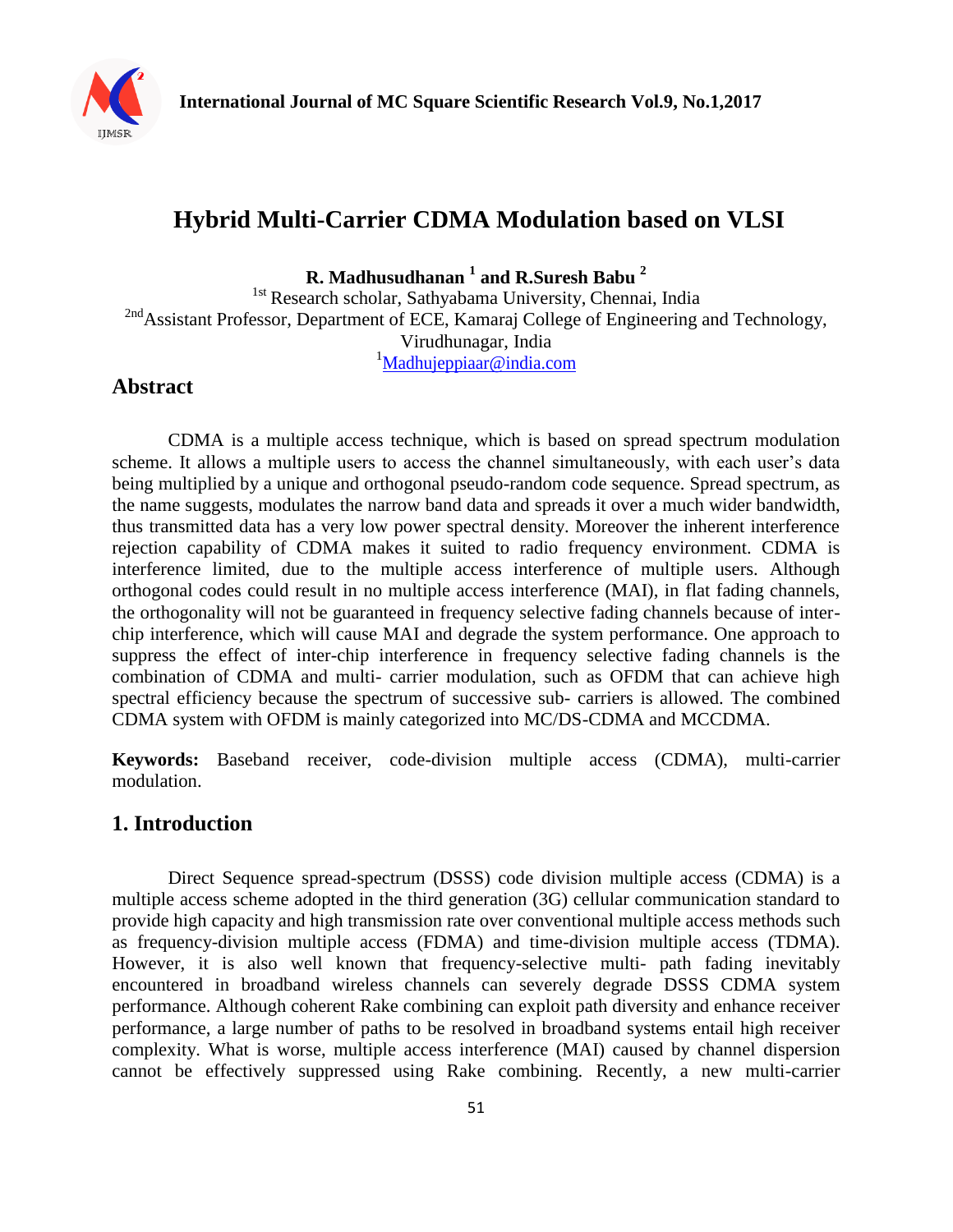

modulation scheme, orthogonal frequency-division multiplexing (OFDM) attracts much attention from the communications research community.

In an OFDM communication system, a frequency-selective- faded wide- band signal is partitioned into a large number of flat-faded narrowband signals. The adverse channel effects can consequently be mitigated by using a simple one-tap frequency- domain equalizer (FEQ). The longer symbol duration in OFDM systems also makes their signals more resistant to time dispersion caused by the channel. With the guard interval between every pair of symbols, intersymbol interference (ISI) can be contained and eliminated. In addition to the above advantages, the mutually overlapped spectra of the subcarriers provide efficient utilization of the allocated spectrum given that cross-symbol discontinuities are smoothed by time-domain windowing, filtering, or a combination of both. In light of these advantages, OFDM has been adopted in several standards, such as digital video broadcasting-terrestrial (DVB-T), digital subscriber line (DSL), and IEEE 802.11a/g wireless LAN. In the third generation partnership project (3GPP), a feasibility study of OFDM for universal mobile telecommunications system terrestrial radio access network (UTRAN) enhancement is conducted to evaluate its potential benefits and has taken into consideration the possibility of incorporating the OFDM technique [1].

As such, multi- carrier CDMA (MC-CDMA), which combines OFDM and CDMA techniques, has been proposed in [2]–[4]. Inheriting advantages from both multi-carrier modulation and CDMA, MC-CDMA is capable of combating frequency-selective fading channels as well as offering high data rate transmission in a multi-user environment. Moreover, the adopted orthogonal variable spreading factor (OVSF) codes spread the original data symbol over several subcarriers, making frequency diversity reception multi-rate transmission possible. In light of all the above advantages, MC-CDMA has become one of the attractive candidates for next- generation mobile communications. Field trials of MC-CDMA systems have been conducted in Japan and several ongoing projects regarding MC-CDMA standardization in future broadband mobile systems are under way in Europe [3], [4]. Although wireless communication solutions using OFDM are mature and plentiful [5], [6], applying OFDM in the mobile cellular communication environment can be quite different. In the cellular environment, time- varying fast-fading channels caused by high mobility pose a severe challenge to synchronization and channel estimation tasks in the MC-CDMA receiver.

A robust tracking mechanism for the synchronization parameters must be established since multi- carrier modulation is notorious for its vulnerability to synchronization errors. In fastfading mobile cellular environments, the MC-CDMA receiver must have an agile and precise channel estimation algorithm to follow variation in channel responses. In addition, owing to larger cell size and thus longer delay spread, the MC-CDMA system must use a smaller subcarrier bandwidth. This entails more subcarriers in OFDM modulation and the receiver complexity will be much higher. In this paper, a downlink baseband receiver architecture using MC-CDMA suitable for mobile cellular communication in urban areas is proposed. The MC-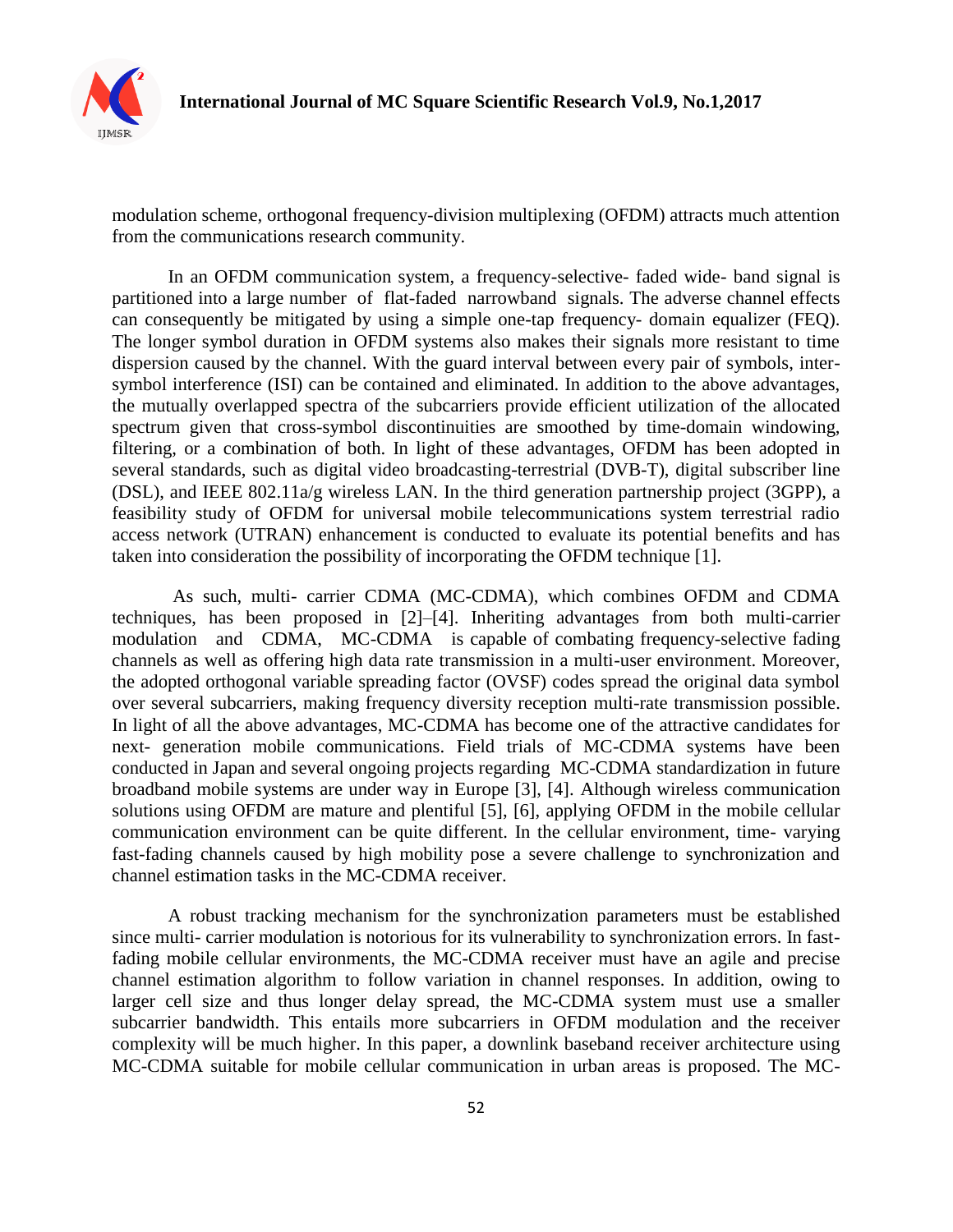

CDMA receiver can support up to 21.7-Mbps (uncoded) downlink data transmission and has compatible carrier frequency and bandwidth with the current 3G wide-band CDMA (W- CDMA) standard. The receiver IC dissipates only 9.9 mW at 5.76-MHz operating frequency from a supply voltage of 1.1 V. Features of the proposed receiver include the following: provision of a robust and precise tracking mechanism for carrier frequency offset (CFO) and sampling clock offset (SCO).

- Provision of a smart-channel estimation mechanism according to Doppler frequency;
- Adoption of a specialized channel interpolation algorithm with increased accuracy of channel estimation in fast fading channels. Two circuit design techniques are also adopted in the IC, including:
- Implementation of a custom-designed bit- reversal architecture with reduced SRAM requirements;
- Implementation of allow-complexity high- performance equalizer architecture.

The paper is organized as follows. Description as well as parameters of the MC-CDMA system is first introduced in Section II. Then, the baseband transceiver function blocks are presented in Section III. Section IV describes the baseband transceiver architecture and several implementation issues crucial to achieving low power and small area. In Section V, the physical design of the proposed chip and its measurement results are given. Finally Section VI concludes this paper.

## **2. System description**

Jing in Table I, we summarize several important parameters of the proposed MC-CDMA system [7], [8]. The proposed system uses the same RF frequency and signal bandwidth as those of the 3G standards, i.e., 2 GHz and 5 MHz, since its major goal is to increase the downlink data rate of the current 3G W-CDMA cellular communication system in urban areas. Moreover, we reserve 5% bandwidth on both ends of the signal band as guard bands. To facilitate future dual-mode receiver design, the ADC sampling rate is set to 5.76 MHz, 1.5 times the chip rate in the W- CDMA system (3.84 MHz).

The channel models provided by 3GPP [9] specify that the maximum excess delays are 2.14 s and over 10 s in typical urban and bad urban areas, respectively, and the highest mobility supported is up to 120 km/h. Accordingly, we set the guard interval to be longer than 10 s. Also, the maximum Dopple shorter frequency, 222 Hz, limits the OFDM symbol duration to be than 200 s, such that the signal-to- interference ratio can be made higher than 25 dB [10], [11]. Given the sampling rate and the symbol duration, the fast Fourier transform (FFT) size is set to 1024.

Out of the 1024 subcarriers, 768 subcarriers are used to transmit data and 33 pilot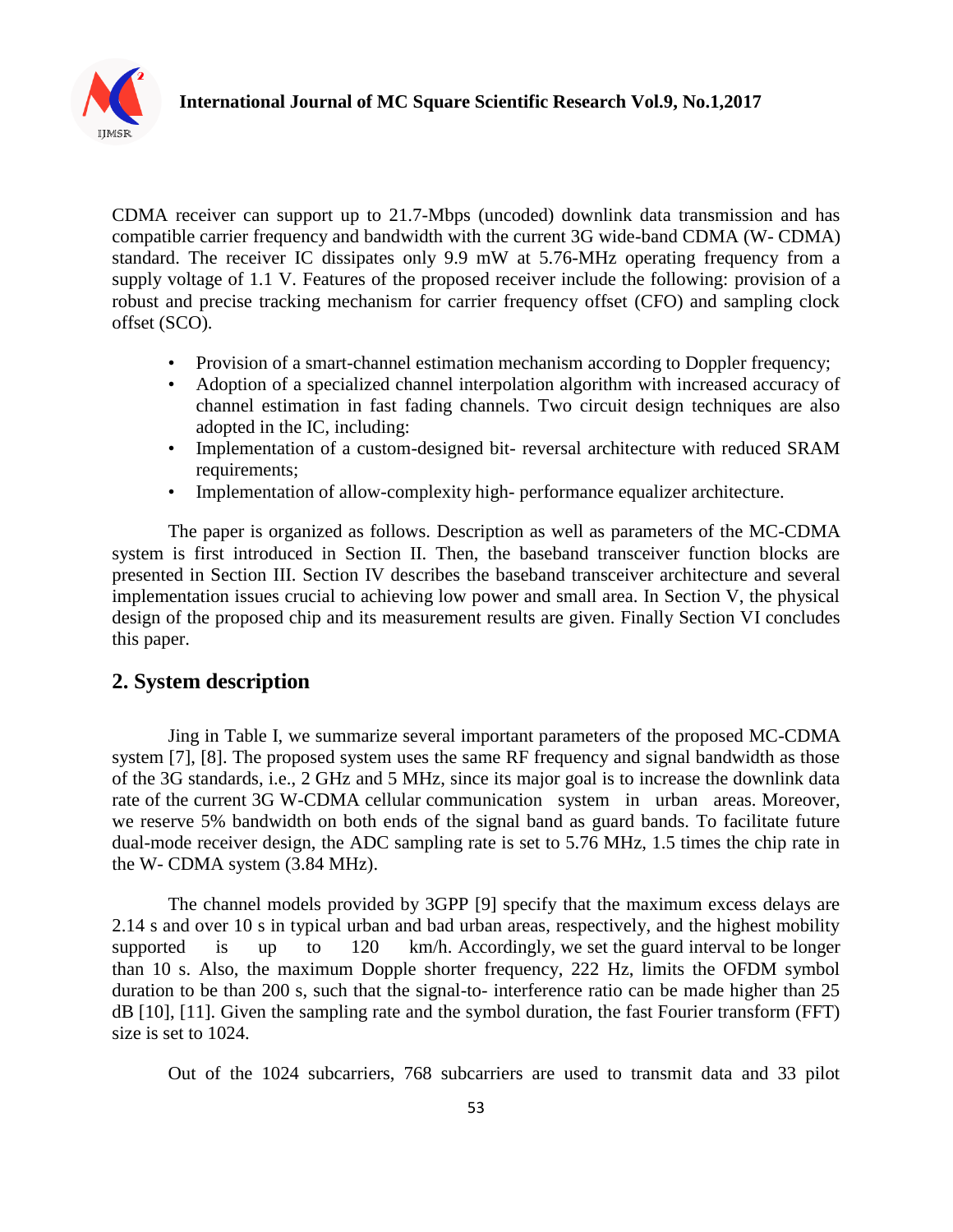

subcarriers are uniformly inserted for synchronization/channel estimation. Three signal constellations, namely, quadrature phase-shift keying (QPSK), 16 quadrature ampliture modulation (QAM), and 64 QAM can be used and the maximum uncoded data rate reaches 21.7 Mbps. The orthogonal variable spreading factor (OVSF) codes [12] spread the user data onto a number of subcarriers. The same FFT size, guard interval ratio, and guard band ratio are adopted in the feasibility study of the 3GPP UTRAN OFDM enhancement [1].

| RF Frequency                | 2 GHz          |
|-----------------------------|----------------|
| Signal Bandwidth            | 5 MHz          |
| Sampling Frequency          | 5.76 MHz       |
| FFT Size (N)                | 1024           |
| Subcarrier Spacing          | 5.625 KHz      |
| Guard Interval              | $11.1 \,\mu s$ |
| Symbol Time                 | 188.9 µs       |
| Number of Data Subcarriers  | 768            |
| Number of Pilot Subcarriers | 33             |
| Maximum Data Rate (Uncoded) | $21.7$ Mbps    |

#### **Table I: MC-CDMA System Parameter**

# **3. Transmitter Design**

The transmitter block diagram is shown in Figure.1. Data from each user first pass through a constellation mapper, get spread by respective OVSF code, and then are combined with signals from other users. Since the length of the OVSF code may be less than 768, thus one may transmit several pieces of data in one MC-CDMA symbol. To achieve maximum frequency diversity, we spread the data onto subcarriers that are as far apart as possible. In other words, adjacent subcarriers are assigned to different pieces of data that have been spread by the same chip of the OVSF code [13]. Comb-type uniformly distributed pilot subcarriers are inserted to facilitate synchronization and channel estimation tasks in the receiver.

An OFDM modulator then transforms the frequency-domain signals to time-domain MC-CDMA signals. Afterwards, training symbols are transmitted periodically in the time domain so as to ensure continuous and reliable communication links. The training symbols play an important role when a receiver starts up and they also provide for frequency-domain channel estimation in stationary and quasi-stationary channels. A training symbol consists of two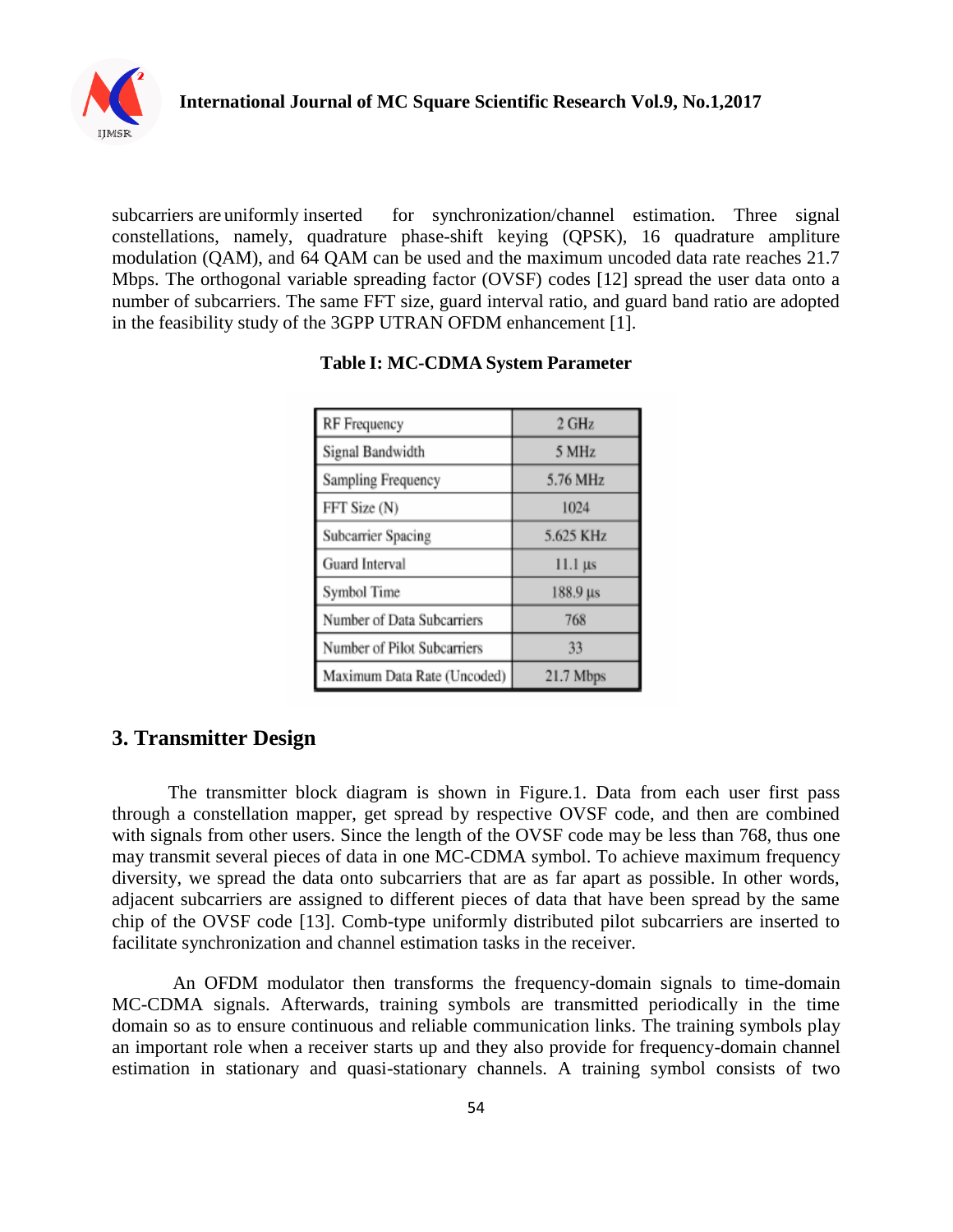

identical halves [14], making all odd-numbered subcarriers zero. With such an arrangement, the receiver can achieve more robust symbol boundary detection than the design that uses only the cyclic prefix. Moreover, the even- numbered subcarriers in the training symbol are differentially encoded with a pseudo noise (PN) sequence to expedite integer CFO acquisition [15].



**Figure.1Transmitter Block Diagram**

### **4. Architecture and Circuit Design**

In the following, the architecture and circuit design of a low power downlink baseband receiver will be described. Then, the effectiveness of this design in hardware saving and power saving will be presented.

#### **Word Length Optimization**

The downlink cellular communication baseband receiver integrates synchronization and detection modules that support multiple users as well as constellations up to 64- QAM. As such, its complexity can be quite high and so signal word lengths in this receiver must be optimized. Such design optimization not only reduces hardware complexity, but also guarantees acceptable system performance. Toward this end, the signal-to-noise ratio (SNR) at the desperate output (before slicer or soft-input error correcting decoder) is adopted as the performance metric and it is defined as where is the number of symbols in the first quadrant of the transmitted constellation, e.g., in the 16-QAM, and is the desired user data after dispreading is the number of data belonging to the symbol after being sliced is the real part and the imaginary part of its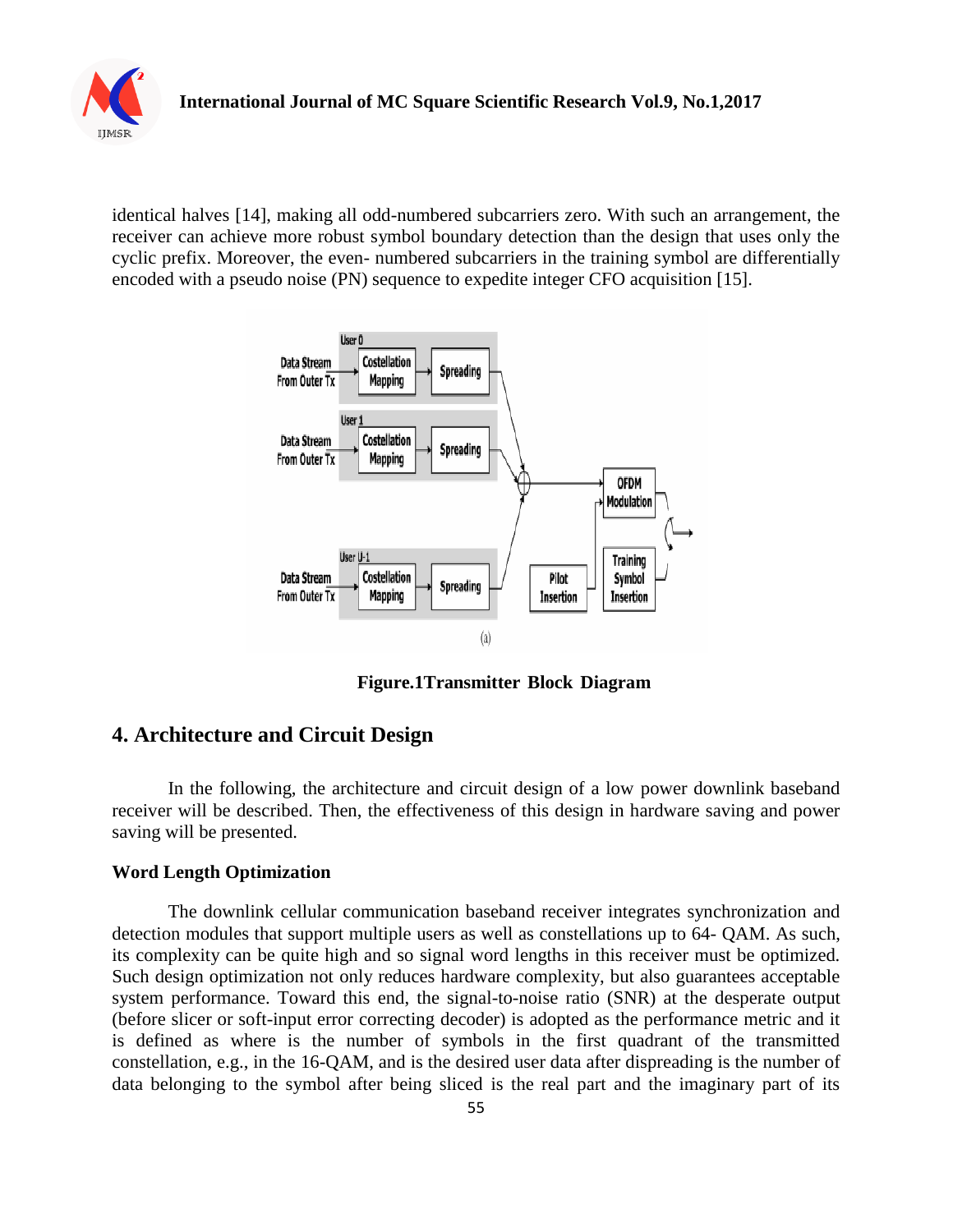

argument respectively. The specified implementation loss due to quantization error is set to be smaller than 0.5 dB when the symbol error rate. Signal word lengths of several key signals in the receiver.

#### **FFT Module**

FFT is a key component in multi-carrier transceivers. It is both computation intensive and communication intensive. The FFT size in our application is quite large; therefore we use the radix- algorithm to accomplish the 1024-point FFT [16]. With the radix-2/4/8 algorithm, the FFT module requires only three complex multipliers and associated twiddle factor tables. Complex multipliers plane are realized in three real multiplications and five real additions/subtractions [17].

> $(A+jB)(C+jD) = [C \times (A-B) + B \times (C-D)]$  $+j[D \times (A+B) + B \times (C-D)].$

Furthermore, symmetry in the sine/cosine functions is exploited and the look-up table stores only the sine and cosine values from 0 to ∏\4. For data scheduling in the FFT architecture, several delay buffers of various lengths are required. Longer delay buffers are implemented with two single-port SRAM modules, which consume less area and power than one two-port SRAM module. Nonetheless, delay buffers shorter than 64 are implemented by D flip-flops that are configured in a pointer first-in–first-out (FIFO) configuration. A ring counter with only one active cell is used to activate one word for read-out and one word for write-in. This arrangement greatly reduces data transitions and thus power consumption. More power can be saved by using one ring counter for several delay buffers. Channel Estimation As mentioned earlier, we provide two modes of channel estimation. One is the LS channel estimator for the slow-fading channels, which simply examines the complex gain between the received signals and the transmitted signals. Then, phase rotation caused by the SCO effect is also corrected. The other is the frequency-domain channel interpolator. In the mobile cellular environments, the received signals may suffer fast fading and it is very important to attain accurate channel estimation in fast fading channels. Normally, the receiver uses LS channel estimation. If the LS channel estimation cannot track channel ariation, frequency-domain channel interpolation is then activated.

#### **Performance of the MC-CDMA system**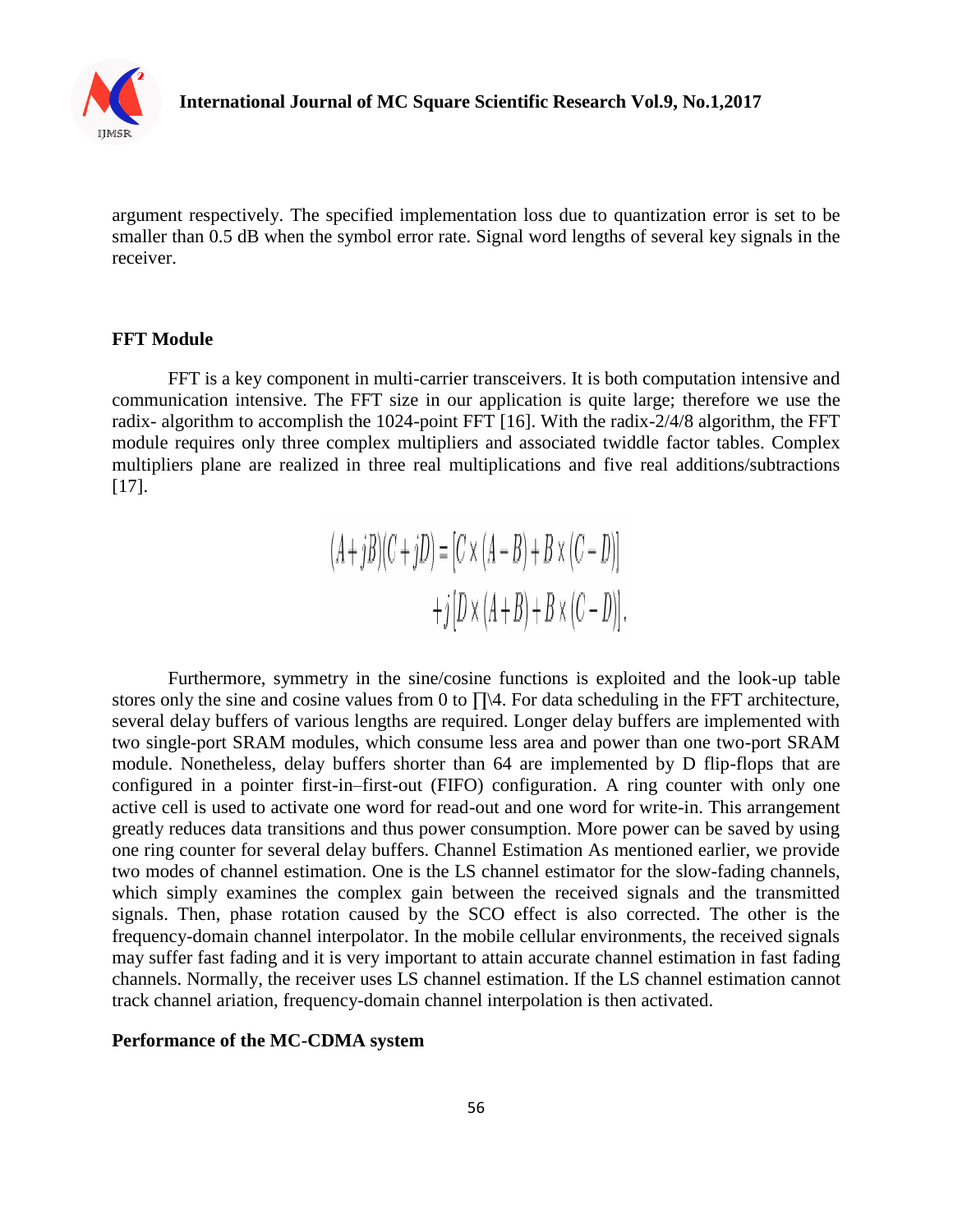

In Figure 2,  $L = 16$  was chosen to assess the performance of the MC-CDMA system since it seems to be a good compromise for the coding rates used, according to the previous results. The joint assignment of the number P of spreading codes and the coding rate R provides different data rates. Table introduces the code number/coding rate pairs that lead MC-CDMA data rates values that are very close of the ones of the MBOA solution. Fig. 5 exhibits the results obtained in the ideal case of perfect channel estimation for the data rates of Table

| Data rate | Modulation | Coding rate | $\rm L_c$ | Load | Coded bit  |
|-----------|------------|-------------|-----------|------|------------|
| (Mbit/s)  |            | (R)         |           | (P)  | per symbol |
| 51.2      | QPSK       | 1/3         | 16        | 4    | 48         |
| 76.7      | QPSK       | 1/3         | 16        | 6    | 72         |
| 115.1     | QPSK       | 1/3         | 16        | 9    | 108        |
| 153.6     | QPSK       | 1/3         | 16        | 12   | 144        |
| 192       | QPSK       | 1/2         | 16        | 10   | 120        |
| 307       | QPSK       | 1/2         | 16        | 16   | 192        |
| 409       | QPSK       | 2/3         | 16        | 16   | 192        |
| 460       | QPSK       | 3/4         | 16        | 16   | 192        |

#### **Figure. 2 ideal case of perfect channel estimation for the data rates of Table**

### **5. Conclusion**

In this paper we have presented some methods to optimize the performance of an UWB system based on the MC-CDMA waveform. In particular, we have selected an adjacent subcarrier scheme and introduced a code selection approach to reduce the SI. In addition, the spreading code length effects have been studied versus the coding rate in order to find the best compromise to exploit at best the channel diversity without degrading the performance by introducing too much SI. We can conclude that an optimal working of the MC-CDMA system consists in increasing the spreading factor when the coding rate is getting higher. To complete these results, we have plotted the performance of the SS-MC-MA system for a given spreading code length. We have hereby shown that the optimized new system outper- forms MBOA, which tends to prove that the new waveform is more adapted to face frequency selectivity.

# **References**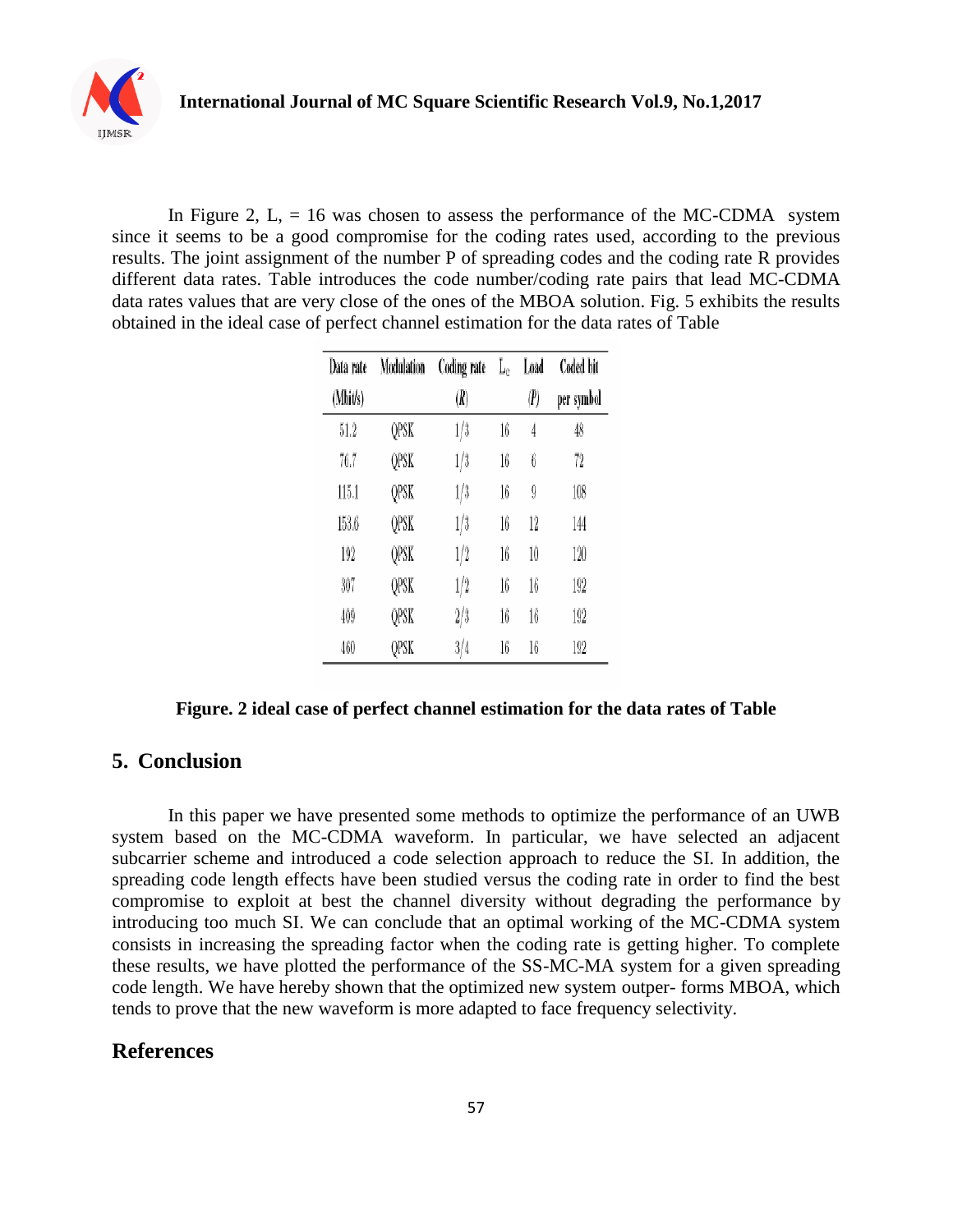

1. Technical Specification Group Radio Access Network, Feasibility study for orthogonal frequency division multiplexing (OFDM) for UTRAN Enhancement, 3GPP, TR 25.892, V6.0.0, Jun. 2004.

2. Hara, S, and R. Prasad, "Overview of multicarrier CDMA", IEEE Commun, Mag, vol. 35, no. 12, pp. 126–133, 1997.

3. 4MORE modem test and demonstration specification IST–4 More, Grenoble, France, 2004 [Online]. Available: http://www.ist- 4more.org

4. Physical layer simulation chain description IST–Matrice, , , 2002 [Online].Available: [http://www.ist-matrice.org](http://www.ist-matrice.org/)

5. Thomson, J., et al., "An Integrated 802.11a baseband and MAC processor", in Dig. Tech. Papers ISSCC, 2002, pp. 92–93.

6. Eberle, W., et al., "80-Mb/s QPSK and 72-Mb/s 64-QAM flexible and scalable digital OFDM transceiver ASICs for wireless local area networks in the 5-GHz band," IEEE J. Solid-State Circuits, vol. 36, no. 11, pp. 1829–1838, 2001.

7. Tsai, P. Y., H. Y. Kang, and T. D. Chiueh, "Design of a baseband transceiver for multi-carrier CDMA communication", EURASIP J. Appl. Signal Process, no. 11, pp. 1645–1655, 2005.

8. Tsai, P. Y, and T. D. Chiueh, "A 1.1-V 9.9-mW MC-CDMA downlink baseband receiver IC for next-generation cellular communication systems", in Proc. Asian Solid-State Circuits Conf., pp. 489–492, 2005.

9. Technical Specification Group (TSG) RAN WG4, Deployment Aspects, 3GPP, TR 25.943 V1.2.0.

10. Digital Audio Broadcasting (DAB); Guidelines and rules for implementation and operation; Part 3: Broadcast network, ETSI TR 101 496-3 V1.1.1, 2000.

11. Russel, M, and G. L. Stuber, "Interchannel interference analysis of OFDM in a mobile environment", in Proc. IEEE VTC'95, Jul. 1995, vol. 2, pp. 820–824.

12.Spreading and Modulation (FDD), 3G TR 25.213 v3.3.0, 3GPP TSG RAN WG1, 1999.

13. Fazel, K, and L. Papke, "On the performance of convolutionally coded CDMA/OFDM for mobile communication system", Proc. IEEE PIMRC'93, pp. 468– 472, 1993.

14. Schmidl, T. M, and D. C. Cox, "Robust frequency and timing synchronization for OFDM", IEEE Trans. Commun., vol. 45, pp. 1613–1621, 1997.